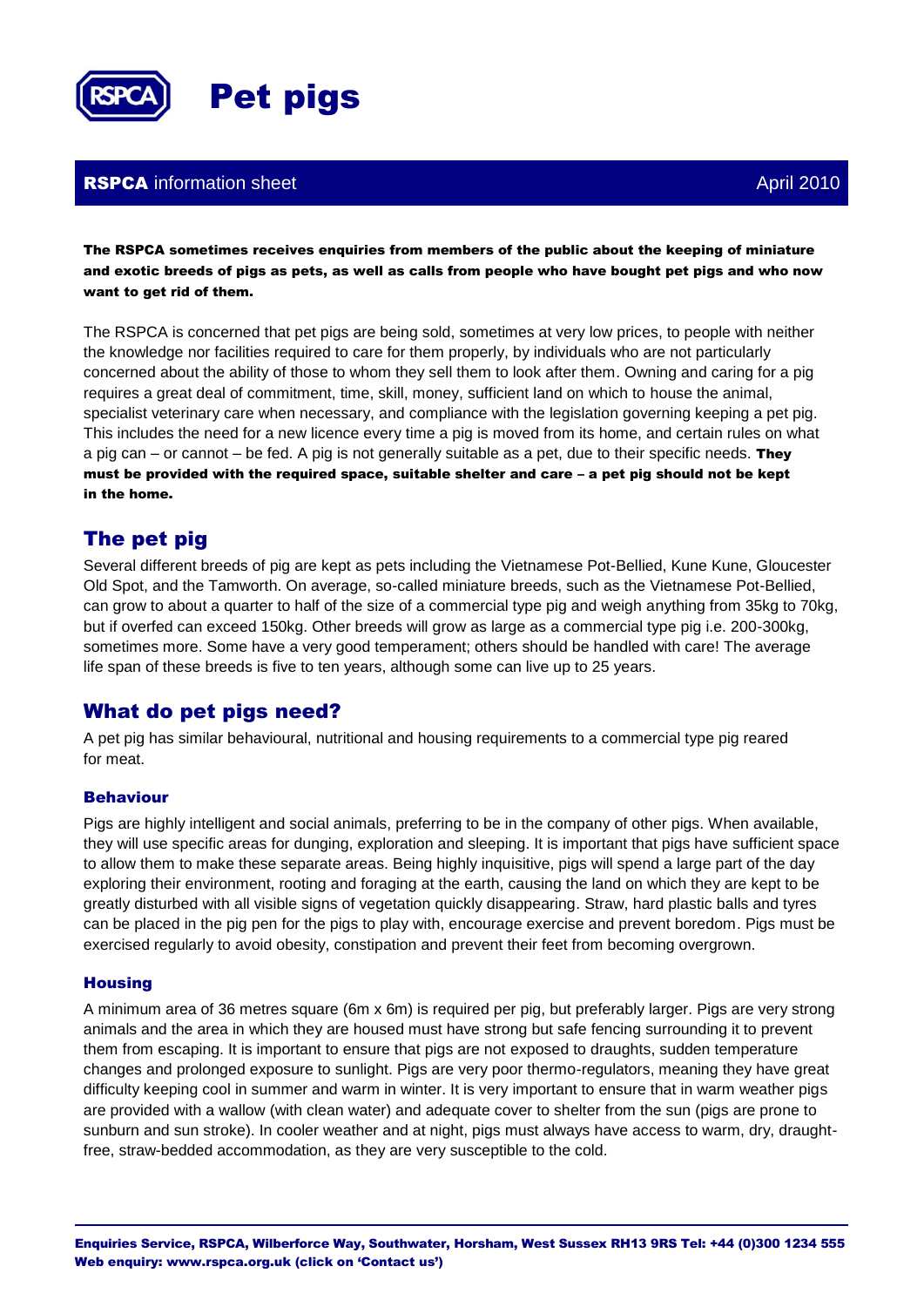### Feeding

To prevent the spread of disease it is **illegal** to feed any waste food to pigs. This includes meat, bones, blood, offal, or other parts of the carcass of any livestock or of any poultry, or product derived from the carcass, or hatchery waste, eggs or egg shells. In addition, used cooking oil and table/kitchen scraps cannot be fed to pigs, even if no meat or meat products are prepared in the kitchen. Pigs should be fed several small meals a day rather than one large meal. A commercially prepared pig ration should be fed (available from agricultural merchants). This should have a maximum of 12 per cent protein and adequate vitamins and minerals. Concentrated food should be given in divided meals with the total amount not exceeding two to three per cent of the pigs' bodyweight. Fibre should be added to improve gut fill and prevent constipation. Pigs can be encouraged to explore and forage for food by throwing a small quantity of the food ration into the paddock where they are housed. A supply of clean, fresh drinking water must be available to the pigs at all times. Adult pigs may drink up to 20 litres of water a day and even mini pigs may drink around five litres.

### Veterinary care

If a pig requires veterinary treatment, the veterinary surgeon must be called out to see the pig. The animal should not be taken to the veterinary surgery. Pigs must have regular health checks from a veterinary surgeon. It is wise to consider vaccination against diseases such as Erysipelas (every six months), Parvovirus, *Escherichia coli*, Clostridial infection and various parasitic agents, such as mange, lungworm and lice.

Pet pigs are prone to several specific health problems:

- Pigs can suffer from dry, scaly skin. Baby or vegetable oil can be rubbed on the skin to reduce the dryness. If the skin is crusting, causing scratching, the animal should be checked for mange. Sunburn is a common problem in pigs. Shade must always be made available.
- Pot-bellied pigs can suffer from inverted eyelids. This causes the hairs on the eyelid to irritate the outer surface of the eye (the cornea) and can develop into conjunctivitis. Action needs to be taken, so a vet must be consulted.
- Arthritis and lameness can be a problem especially in older animals. Feet should be regularly checked to ensure they are not becoming overgrown and foot trimming carried out if necessary but only by a trained, skilled person. Keeping the pig's weight in check, by providing the correct diet and adequate opportunities for exercise, helps to reduce the problems caused by arthritis.

## Legislation

Under the Animal Welfare Act, which came into force at the end of March 2007, anyone who is responsible for a pet has a legal responsibility to meet the five basic welfare needs of pets. These are: a proper diet (including fresh water), somewhere suitable to live, any need to be housed with or apart from other animals, allowing animals to express normal behaviour, and protection from and treatment of illness and injury.

### Movement

Under the law all pigs require a licence if they are to be moved from one set of premises to another (except if going to a slaughterhouse or slaughter market). This legislation even applies to pet pigs being moved from a domestic dwelling to an animal home or veterinary surgery! They cannot be moved again to other premises for a period of at least 20 days.

Pet pigs have a degree of exemption from the Order with regard to exercising the animal. Owners wishing to walk their animals off their premises may do so by applying for an exemption certificate issued at the discretion of the local Animal Health Office Veterinary Officer. To obtain an exemption certificate (valid for 12 months) the owner must:

- Draw out an exercise route approved by the local Animal Health Office Veterinary Officer. Each time  $\bullet$ the animal is taken for a walk off the premises, it **must** be along the route specified – no other.
- The pig must remain on a lead at all times.